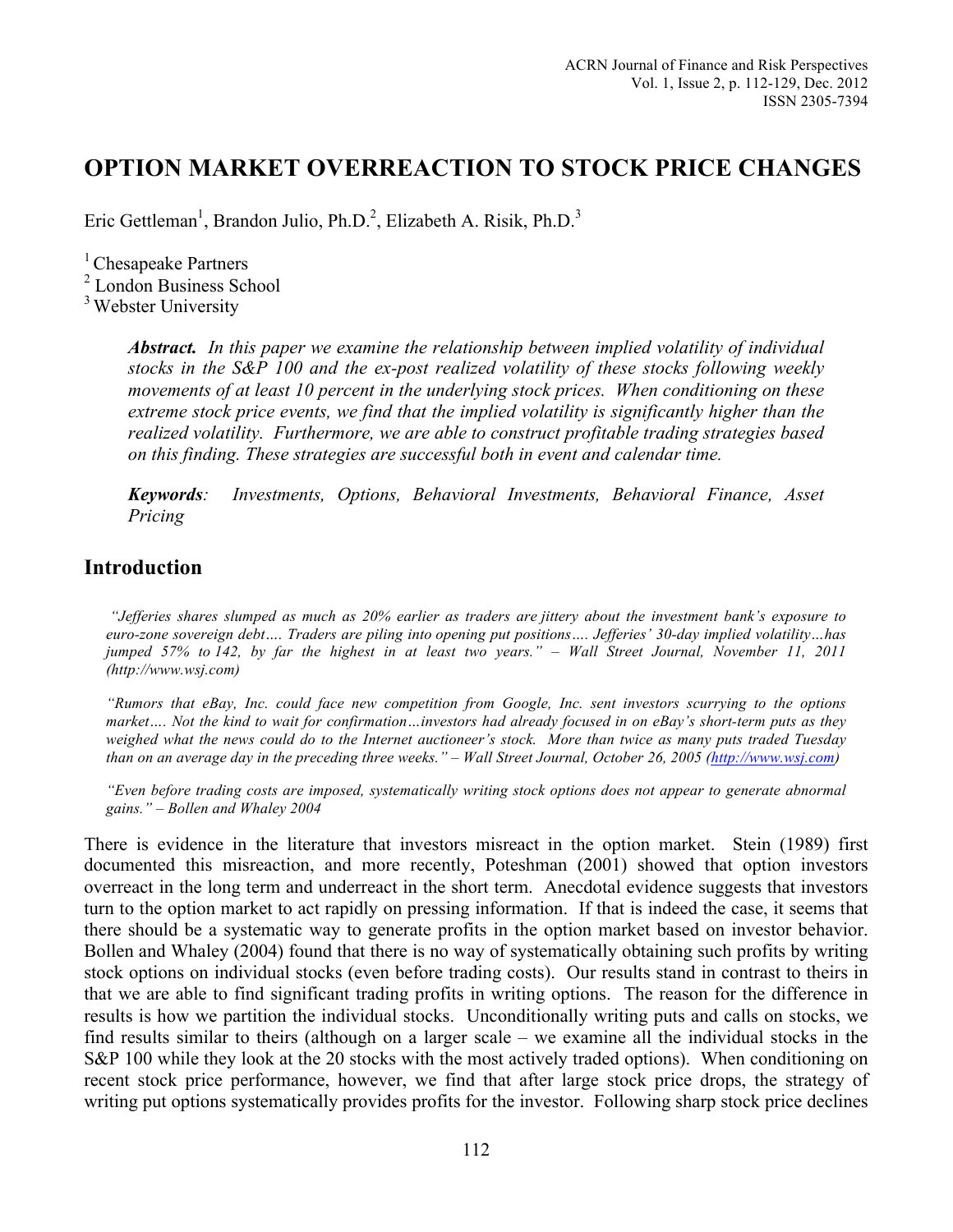(of at least 10 percent), there is a statistically significant difference between the implied volatility of options (in particular, out-of-the-money puts) on that stock and the ex-post realized volatility of the stock. Examining short-term out-of-the-money puts, we find that following a five-day stock price drop of at least 10 percent, implied volatility is on average 25 percent higher than the realized volatility on the underlying stock over the remaining life of the option. This large difference leads us to construct two profitable trading strategies, earning returns of between 15 percent and 18 percent over a 30-day period.

Our paper provides two significant contributions to the literature. First, we extend the similar work of Amin, Coval and Seyhun (2004) on index options to individual stocks, providing evidence of overpricing of individual options following movements in the underlying. This overpricing is evidence of investor overreaction to recent information, whereas most prior literature has found option market overreaction only in the long term. Secondly, we create simple trading strategies, which in contrast to much of the existing literature, show that there is a systematic way to profit from writing individual stock options and hedging. One possible exception to this is the work of Goyal and Saretto (2009), who find significant profits from a long-short portfolio of individual options, conditioning on the difference between historical and implied volatilities. There are some significant differences between their work and ours. We condition on an event in the stock market, not the option market, and examine the impact this has on option prices. We restrict our sample to options on the largest 100 firms, rather than all firms meeting liquidity criteria. This likely biases against our finding significant results, as the largest firms with the most liquid securities should be the least likely to show evidence of mispricing. Our strategy also has a better reward-to-risk ratio, with a Sharpe ratio of 1.00 to Goyal and Saretto's 0.73. Our work extends theirs in one interesting way: they suggest that option mispricing may be an overreaction to extreme stock returns—exactly what this paper shows.

While there is no definite explanation of why we find mispricing and are able to profit from it, anecdotal evidence suggests that following sharp price declines unsophisticated investors may panic. In panicking, these investors buy out-of-the-money puts on the stocks they own as insurance, causing the implied volatility of those options to rise, usually to levels higher than the volatility eventually realized by the underlying stock. We implicitly assume limits to arbitrage, which cause demand to have an impact on option prices, as modeled by Garleanu, Pedersen and Poteshman (2009). This allows sophisticated investors to sell out-of-the-money puts on those stocks and delta-hedge, realizing significant profits. This set of events leads us to three testable hypotheses. First, following a sharp price decline, implied volatility should be higher than ex-post realized volatility. Secondly, the steeper the drop, the higher the difference between implied and realized volatility should be. Third, the implied volatility of these options should be higher than that of a control sample. We find strong evidence for all of these hypotheses.

The remainder of the paper is organized as follows: Section 2 provides a summary of the existing literature and how our research contributes. Section 3 describes our data and methodology. Section 4 provides our main results relating to volatility. Section 5 details our trading strategies. We provide a summary and conclude in section 6.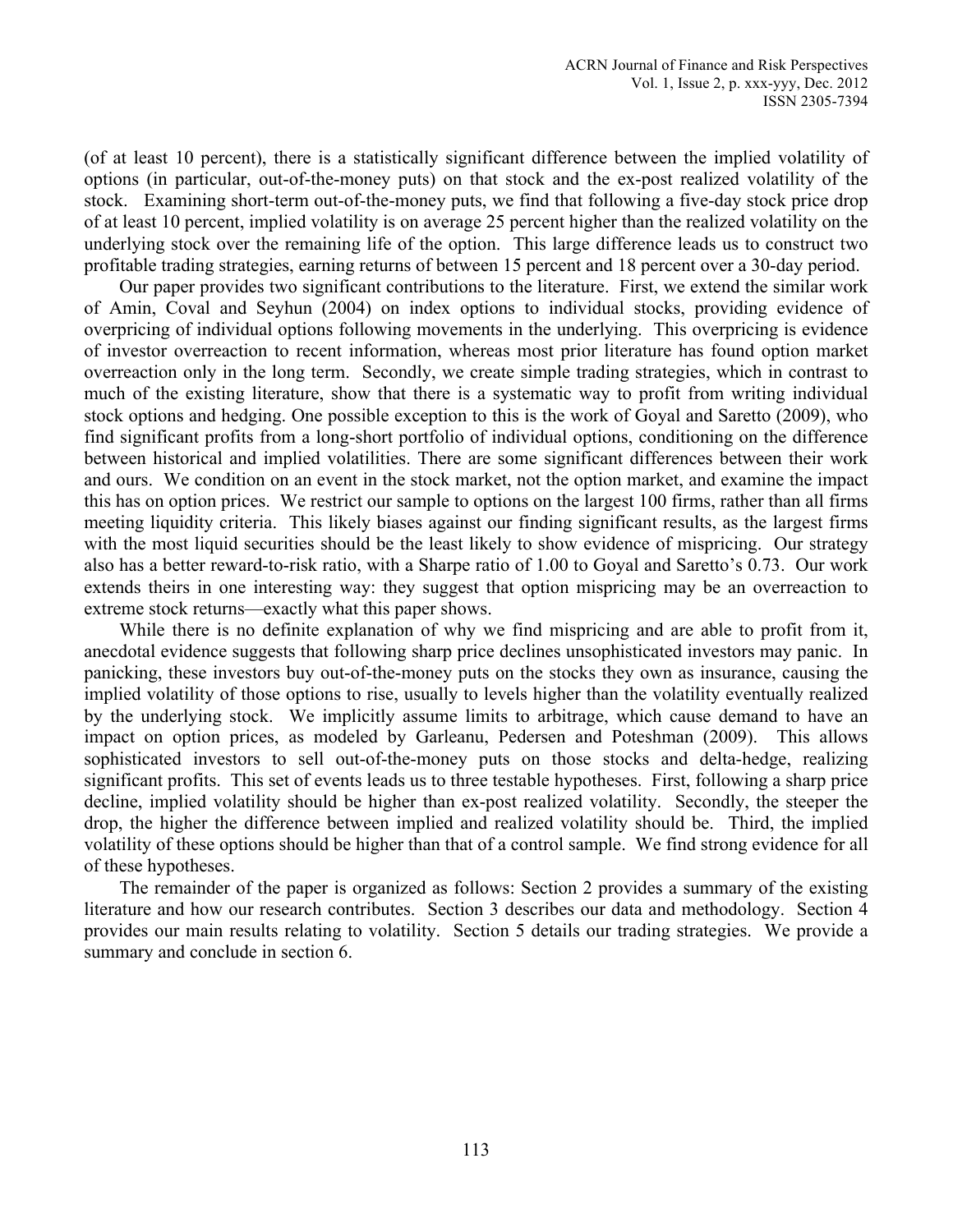### **Related Literature**

Misreaction in the option market was first documented by Stein in 1989. He finds that there is overreaction in long-term options relative to short-term options. When short-term S&P 100 index options' implied volatility moves, long-term options' implied volatility moves the same amount. Since implied volatility follows a mean-reverting process, it should be the case that the long-term options' implied volatility moves less than that of short-term options. The cause of this mispricing is investor overreaction to new information. Poteshman (2001) documents both longer-term overreaction and shorter-term underreaction in the option market. Our paper adds to this string of research by providing evidence of overreaction to a specific type of information, and linking this overreaction to the stock market. It is also notable that we see this overreaction in the short term, which has not been documented before.

We take as given the relatively new idea that demand is instrumental in option pricing. This literature begins with Bollen and Whaley (2004), who show how investor demand affects the steepness of the implied volatility function of S&P 500 index options and 20 individual stock options. First, the authors document the differences between implied volatility smiles of index options versus individual options. Index smiles monotonically decrease, whereas individual smiles are more symmetric. They also document that demand for puts is dominant in the market for index options, while demand for calls is dominant in the market for individual stock options. Thus, since the demand mechanisms and volatility functions are different for index versus individual options, we may expect different findings for those two categories. For both types of option, the authors find evidence against the null hypothesis modeled by Black-Scholes where demand has no effect on option prices due to a horizontal supply curve. Their evidence suggests that limits to arbitrage lead to demand affecting the shape of the IVF, and therefore the prices of options. The authors also construct a simulated trading strategy in which options are sold and delta-hedged using underlying securities. Before transactions costs, the strategies using index options are profitable, but those using individual stock options are not.

Further evidence that demand determines the price of options is presented in the work of Garleanu, Pedersen and Poteshman (2009). The authors develop a microstructure model showing how the demand of an option affects the prices and skews of that option and other options. In particular, the effect on price from an increase in demand is proportional to the unhedgeable part of that option. The effect on another option's price is proportional to the covariance of the unhedgeable parts of the two options. The authors have a unique dataset containing direct data on demand, and they define net demand as the sum of long open interest minus the sum of short open interest for each investor category. Regressions of daily excess implied volatility, measured as the difference between Black-Scholes implied volatility and historical 60 day volatility (or realized ex-post volatility, or GARCH(1,1)) on net demand produce a positive and statistically significant coefficient. Regressions of excess implied volatility skew on skewness in net demand also produce significantly positive coefficients. Excess implied volatility skew is defined as the average implied volatility from low moneyness options minus that from options with moneyness close to one, with moneyness equal to strike price divided by stock price. The authors are, however, silent on the causes of demand. This is where our paper fits in. Garleanu, Pedersen, and Poteshman provide the theoretical basis for our paper, and we extend their research by identifying a possible demand driver and showing its effect on individual option prices.

Our paper is closely related to Amin, Coval, and Seyhun (2004). Focusing solely on S&P 100 index options, their paper examines the relationship between momentum in stock prices and option prices, with demand being the mechanism that links stock price to option price movements. Two main tests are conducted. The first is an examination of American option put-call parity violations. The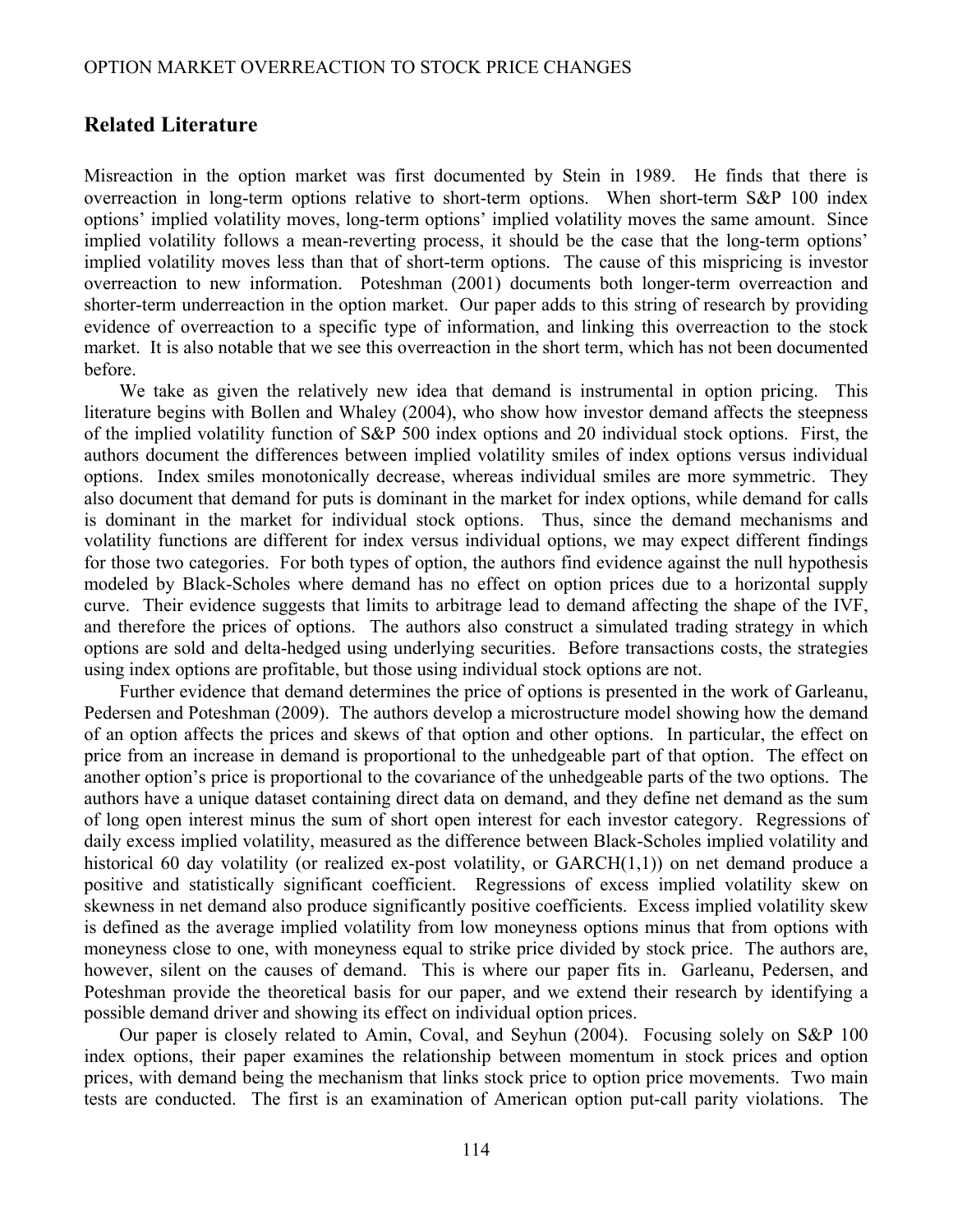authors find that 60-day stock price changes of 5 percent (-5 percent) or more (less) significantly increase the probability that parity will be violated due to high-priced calls (puts). The second test compares the Black-Scholes implied volatility spread between calls and puts following 60-day stock market increases or decreases. They find that following stock market increases, calls become overpriced relative to puts, and following stock market decreases, puts become overpriced relative to calls. Regressions of volatility spread on past stock returns produce positive coefficients. The authors also find that the steepness of the volatility smile is greater following stock market decreases than increases, for both calls and puts. The spirit of our paper is quite similar. However, our paper differs from, and adds to, this research in two important ways. First, we look at the individual equity options that make up the S&P 100, rather than options on the index itself. Second, we look at much shorter and more extreme stock price changes. Thus, we are not focusing on momentum, but rather overreaction to extreme information in the short term.

Several papers provide evidence on the expensiveness of put options on the S&P indices. Coval and Shumway (2001) show that the expected returns of puts are negative, while the expected returns of calls are positive. Bondarenko (2003) generalizes the martingale restriction of the CAPM and the model of Rubinstein (1976) to include an entire class of models. This more general restriction holds even with sample biases and incorrect beliefs of investors. However, put option prices are still too high to be rationally explained. We provide evidence that given a recent sharp decline in stock price, put options on individual equities also become overpriced.

In summary, our contributions to the existing literature are twofold. We extend the work of Coval and Shumway (2001), Amin, Coval, and Seyhun (2004) and Bondarenko (2003) on index options to the market for options on individual stocks. We provide evidence on the overpricing of individual equity options, as well as short-term investor overreaction in the options market to stock price changes. We extend the work of Bollen and Whaley (2004) and Goyal and Saretto (2009) in terms of trading strategies. Following the methodology of Bollen and Whaley, we find that after conditioning on past stock returns, a strategy of selling individual stock options and delta hedging is profitable before trading costs, whereas they did not find any significant profits without said conditioning. Thus, we show that investors consistently overreact in the options market for individual stocks, and this overreaction can be taken advantage of via an appropriate trading strategy.

### **Data And Methodology**

Our empirical tests involve options on S&P 100 stocks from 1996 to 2004. Using these stocks will reduce problems from small stock biases and liquidity issues. Option data are obtained from Ivy DB OptionMetrics. This database includes implied volatilities, which are computed using a binomial tree that incorporates the early exercise feature (individual equity options are American options). We also use this dataset for bid and offer option prices, exercise prices, maturity dates, volume, and option deltas. Each option we use must have a positive volume, positive implied volatility, and a best bid price greater than \$0.24. We obtain stock prices from the CRSP database, and require that prices be available every day while a position is open for the purpose of computing holding returns and realized volatilities. We define moneyness as strike price divided by stock price; deepest out-of-the-money puts (in-themoney calls) have moneyness less than 0.85, at-the-money options have moneyness between 0.95 and 1.05, and deepest in-the-money puts (out-of-the-money calls) have moneyness greater than 1.15. For robustness, we also conduct our analysis using option delta as moneyness. We sort options according to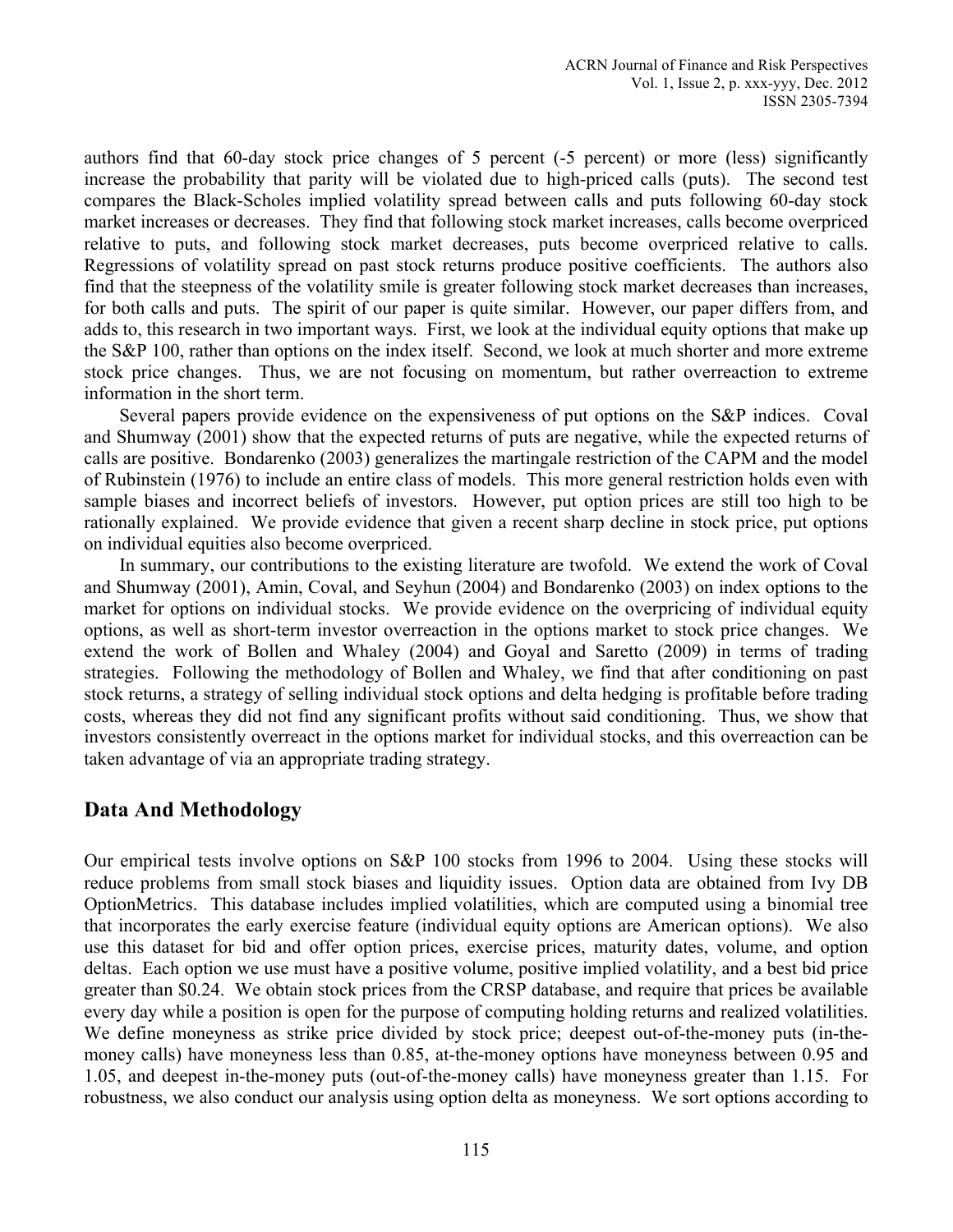moneyness category and days to maturity. Our analysis is performed using the averages of implied volatility and expensiveness for each moneyness/maturity combination.

We perform our analysis in event time, an event being a stock price change of greater than 10 percent or greater than 20 percent in either direction during a five-day window. To avoid counting the same event twice, we require that no event has occurred in the prior five days. Our measure of expensiveness is the Black-Scholes implied volatility minus the ex-post realized volatility of the underlying stock over the remaining life of the option. We compare this measure across moneyness categories, holding maturity constant. Our hypothesis is that, due to demand pressure sparked by a steep stock price decline, out-of-the-money puts will become overpriced. We also expect that a steeper stock price drop will result in more pronounced put overpricing. Since the volatility implied by the Black-Scholes formula is not an ideal measure, we do not focus on absolute magnitudes, but rather employ three benchmarks. The first is to look at the difference in expensiveness following a stock price increase and decrease of the same percentage (i.e., 10 percent or 20 percent), and the second is to look at two different levels of drops and increases (i.e., a 10 percent drop (increase) versus a 20 percent drop (increase)). The third is a control sample which excludes any options which have a stock price event in the previous five days.

# **Main Volatility Results**

The first results in this paper relate to the difference between implied volatility of an option and the realized volatility of its underlying following underlying stock price movements. This is our measure of expensiveness. Since implied volatility is a forward-looking measure, the most appropriate comparison is with the ex-post realized volatility for the remaining life of the option, rather than historical volatility measures. We find that implied volatility is driven up very high following extreme stock price movements—in fact, it is too high, since the actual realized volatility turns out to be much lower in truth.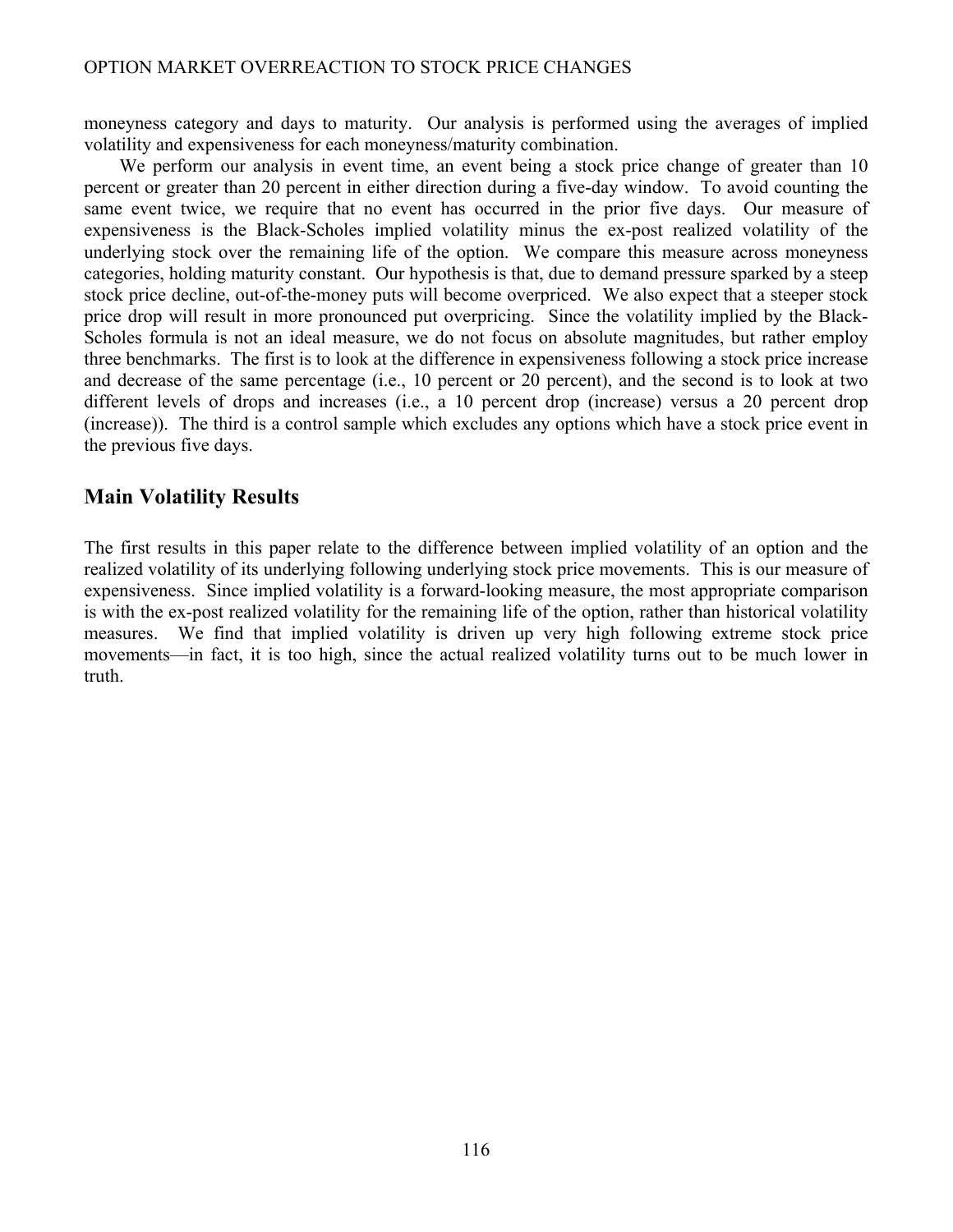| Moneyness (X/S)        | < 0.85 | $0.85 - 0.95$  | $0.95 - 1.05$ | 1.05-1.15 | >1.15 |
|------------------------|--------|----------------|---------------|-----------|-------|
|                        |        | Panel A: Calls |               |           |       |
|                        |        |                |               |           |       |
| <31 Days To Maturity   | 0.713  | 0.398          | 0.314         | 0.398     | 0.611 |
| 31-61 Days To Maturity | 0.512  | 0.354          | 0.304         | 0.341     | 0.481 |
| 61-91 Days To Maturity | 0.458  | 0.337          | 0.296         | 0.315     | 0.427 |
| >91 Days To Maturity   | 0.400  | 0.327          | 0.299         | 0.297     | 0.358 |
|                        |        |                |               |           |       |
|                        |        | Panel B: Puts  |               |           |       |
| <31 Days To Maturity   | 0.744  | 0.450          | 0.323         | 0.370     | 0.620 |
| 31-61 Days To Maturity | 0.561  | 0.380          | 0.310         | 0.331     | 0.477 |
| 61-91 Days To Maturity | 0.493  | 0.351          | 0.304         | 0.318     | 0.423 |
| >91 Days To Maturity   | 0.406  | 0.325          | 0.305         | 0.311     | 0.366 |

#### Table 1: Unconditional Implied Volatilities

*Implied volatilities are reported, without conditioning on prior stock returns. Call and put options are sorted by moneyness and days to maturity. Moneyness is defined as strike price divided by stock price.*

#### Table 2: Implied Volatilities Following Extreme 5-Day Returns (+/-10%)

| Moneyness (X/S)        | < 0.85 | $0.85 - 0.95$                            | $0.95 - 1.05$ | 1.05-1.15 | >1.15 |
|------------------------|--------|------------------------------------------|---------------|-----------|-------|
|                        |        | Panel A: Calls After At Least 10% Return |               |           |       |
|                        |        |                                          |               |           |       |
| <31 Days To Maturity   | 0.826  | 0.542                                    | 0.481         | 0.527     | 0.679 |
| 31-61 Days To Maturity | 0.644  | 0.486                                    | 0.458         | 0.472     | 0.594 |
| 61-91 Days To Maturity | 0.589  | 0.465                                    | 0.450         | 0.452     | 0.537 |
| >91 Days To Maturity   | 0.529  | 0.456                                    | 0.441         | 0.440     | 0.492 |
|                        |        |                                          |               |           |       |
|                        |        | Panel B: Calls After At Most -10% Return |               |           |       |
|                        |        |                                          |               |           |       |
| <31 Days To Maturity   | 0.998  | 0.649                                    | 0.578         | 0.599     | 0.750 |
| 31-61 Days To Maturity | 0.737  | 0.572                                    | 0.532         | 0.520     | 0.623 |
| 61-91 Days To Maturity | 0.664  | 0.522                                    | 0.496         | 0.486     | 0.547 |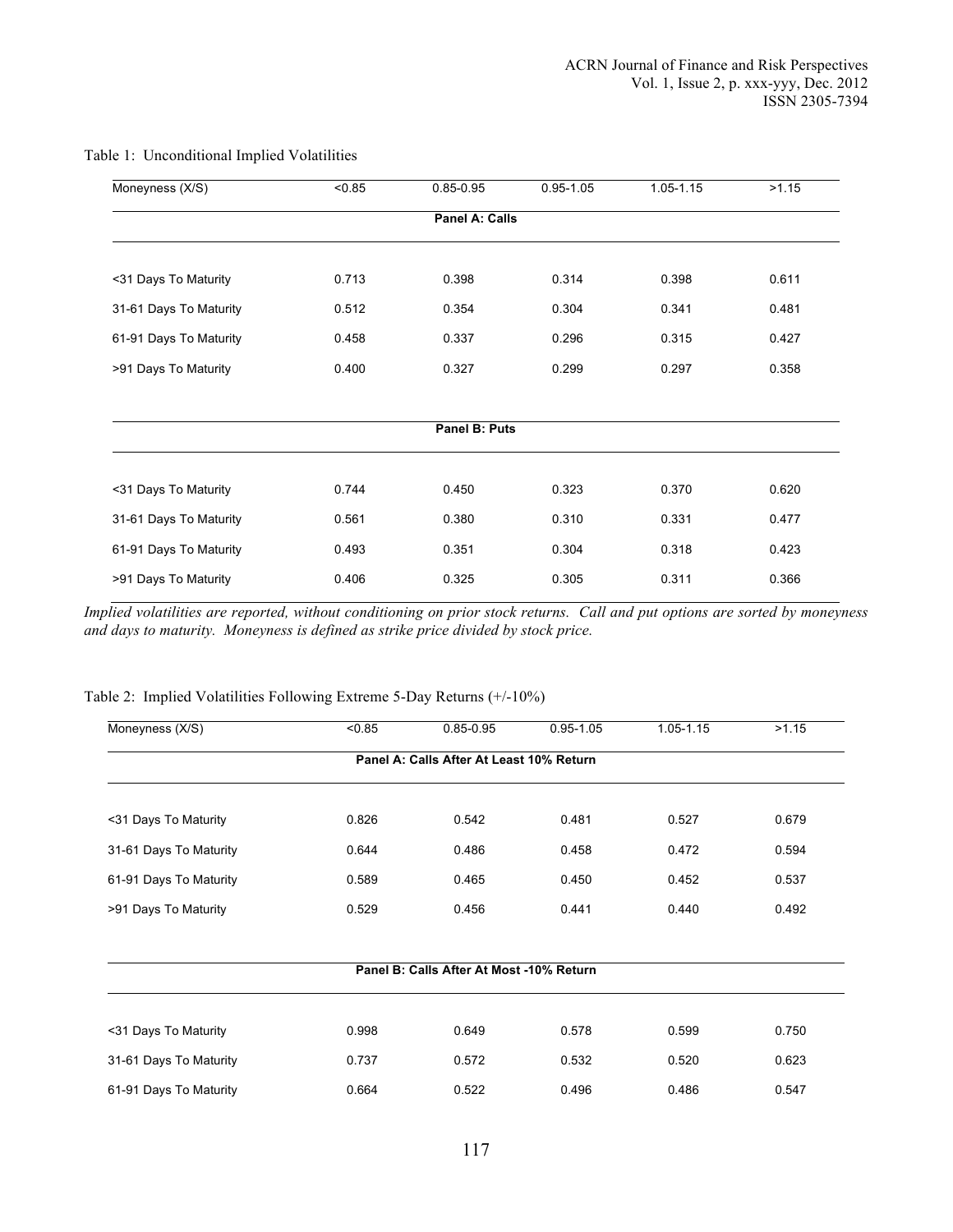|                        |       | Panel B: Calls After At Most -10% Return |       |       |       |
|------------------------|-------|------------------------------------------|-------|-------|-------|
| >91 Days To Maturity   | 0.591 | 0.501                                    | 0.484 | 0.469 | 0.503 |
|                        |       | Panel C: Puts After At Least 10% Return  |       |       |       |
| <31 Days To Maturity   | 0.793 | 0.570                                    | 0.500 | 0.536 | 0.758 |
|                        |       | Panel C: Puts After At Least 10% Return  |       |       |       |
| 31-61 Days To Maturity | 0.664 | 0.505                                    | 0.468 | 0.483 | 0.605 |
| 61-91 Days To Maturity | 0.603 | 0.479                                    | 0.457 | 0.463 | 0.577 |
| >91 Days To Maturity   | 0.545 | 0.458                                    | 0.446 | 0.457 | 0.523 |
|                        |       | Panel D: Puts After At Most -10% Return  |       |       |       |
| <31 Days To Maturity   | 0.907 | 0.647                                    | 0.551 | 0.550 | 0.817 |
| 31-61 Days To Maturity | 0.751 | 0.575                                    | 0.522 | 0.516 | 0.648 |
| 61-91 Days To Maturity | 0.677 | 0.520                                    | 0.489 | 0.482 | 0.579 |
| >91 Days To Maturity   | 0.591 | 0.487                                    | 0.477 | 0.463 | 0.524 |

*Implied volatilities are reported conditioned on a prior 5-day stock return of at least 10 percent in magnitude. Call and put options are sorted by moneyness and days to maturity. Moneyness is defined as strike price divided by stock price.* 

Unconditional implied volatilities are presented in Table 1. This table provides a base case against which to compare our conditional results. These implied volatilities are in line with those reported by previous studies, and show the typical volatility smile, which is steeper for shorter maturity options. Table 2 reports implied volatilities conditional on stock price events of at least 10 percent in magnitude. After such an event, all of the implied volatilities are higher than the unconditional implied volatilities. Negative price movements appear to have a larger impact on implied volatilities than do positive price movements, although there is a caveat that the price events may not be of the same magnitudes on either side. Table 3 reports similar findings, this time conditioning on even more extreme stock price movements of at least 20 percent in magnitude. As expected, the implied volatilities shoot up even higher.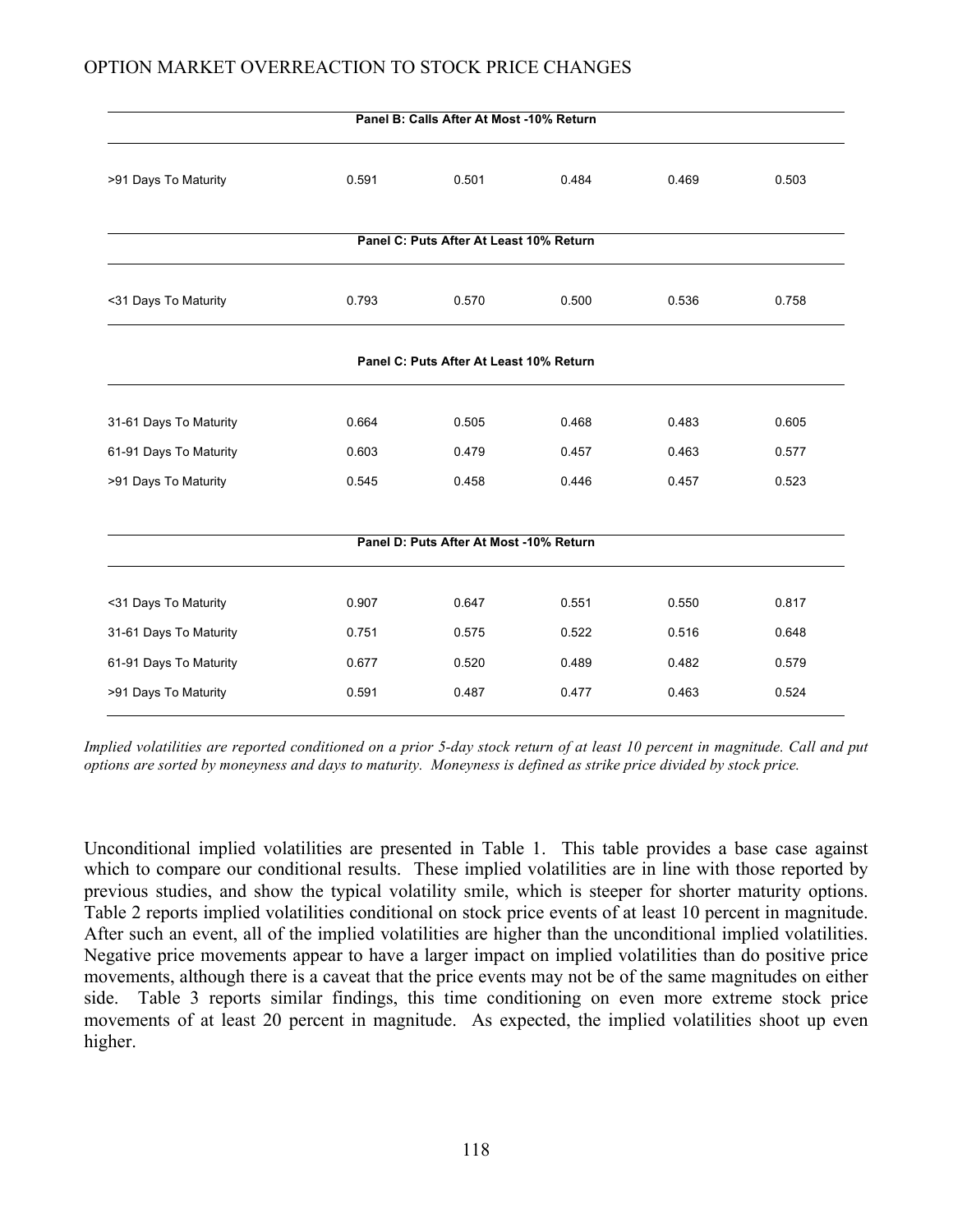| Moneyness (X/S)        | < 0.85   | $0.85 - 0.95$                            | $0.95 - 1.05$ | 1.05-1.15 | >1.15    |
|------------------------|----------|------------------------------------------|---------------|-----------|----------|
|                        |          | Panel A: Calls After At Least 10% Return |               |           |          |
| <31 Days To Maturity   | 0.261    | $-0.017$                                 | $-0.068$      | $-0.056$  | 0.029    |
| 31-61 Days To Maturity | 0.107    | $-0.040$                                 | $-0.056$      | $-0.062$  | $-0.010$ |
| 61-91 Days To Maturity | 0.029    | $-0.074$                                 | $-0.091$      | $-0.096$  | $-0.034$ |
| >91 Days To Maturity   | $-0.008$ | $-0.090$                                 | $-0.086$      | $-0.092$  | $-0.050$ |
|                        |          | Panel B: Calls After At Most -10% Return |               |           |          |
| <31 Days To Maturity   | 0.296    | 0.028                                    | $-0.058$      | $-0.057$  | 0.026    |
| 31-61 Days To Maturity | 0.139    | 0.004                                    | $-0.072$      | $-0.080$  | $-0.023$ |
| 61-91 Days To Maturity | 0.085    | $-0.014$                                 | $-0.085$      | $-0.101$  | $-0.058$ |
| >91 Days To Maturity   | 0.029    | $-0.073$                                 | $-0.100$      | $-0.101$  | $-0.079$ |
|                        |          | Panel C: Puts After At Least 10% Return  |               |           |          |
| <31 Days To Maturity   | 0.176    | 0.004                                    | $-0.053$      | $-0.025$  | 0.141    |
| 31-61 Days To Maturity | 0.102    | $-0.026$                                 | $-0.036$      | $-0.056$  | 0.022    |
| 61-91 Days To Maturity | 0.031    | $-0.049$                                 | $-0.071$      | $-0.073$  | 0.005    |
| >91 Days To Maturity   | 0.026    | $-0.058$                                 | $-0.059$      | $-0.071$  | $-0.013$ |
|                        |          | Panel D: Puts After At Most -10% Return  |               |           |          |
| <31 Days To Maturity   | 0.253    | 0.038                                    | $-0.046$      | $-0.053$  | 0.164    |
| 31-61 Days To Maturity | 0.144    | 0.003                                    | $-0.063$      | $-0.056$  | 0.047    |
| 61-91 Days To Maturity | 0.114    | $-0.031$                                 | $-0.069$      | $-0.112$  | $-0.009$ |
| >91 Days To Maturity   | 0.051    | $-0.069$                                 | $-0.087$      | $-0.080$  | $-0.052$ |

#### Table 3: Implied Volatility Minus Realized Volatility Following Extreme 5-Day Returns (+/-10%)

*This table shows our measure of expensiveness of options, conditioned on a prior 5-day stock return of at least 10 percent in magnitude. A positive number indicates an overpriced option. Moneyness is defined as strike price divided by stock price. Implied volatility is from OptionMetrics, and is calculated using a binomial model. Realized volatility is the stock's volatility*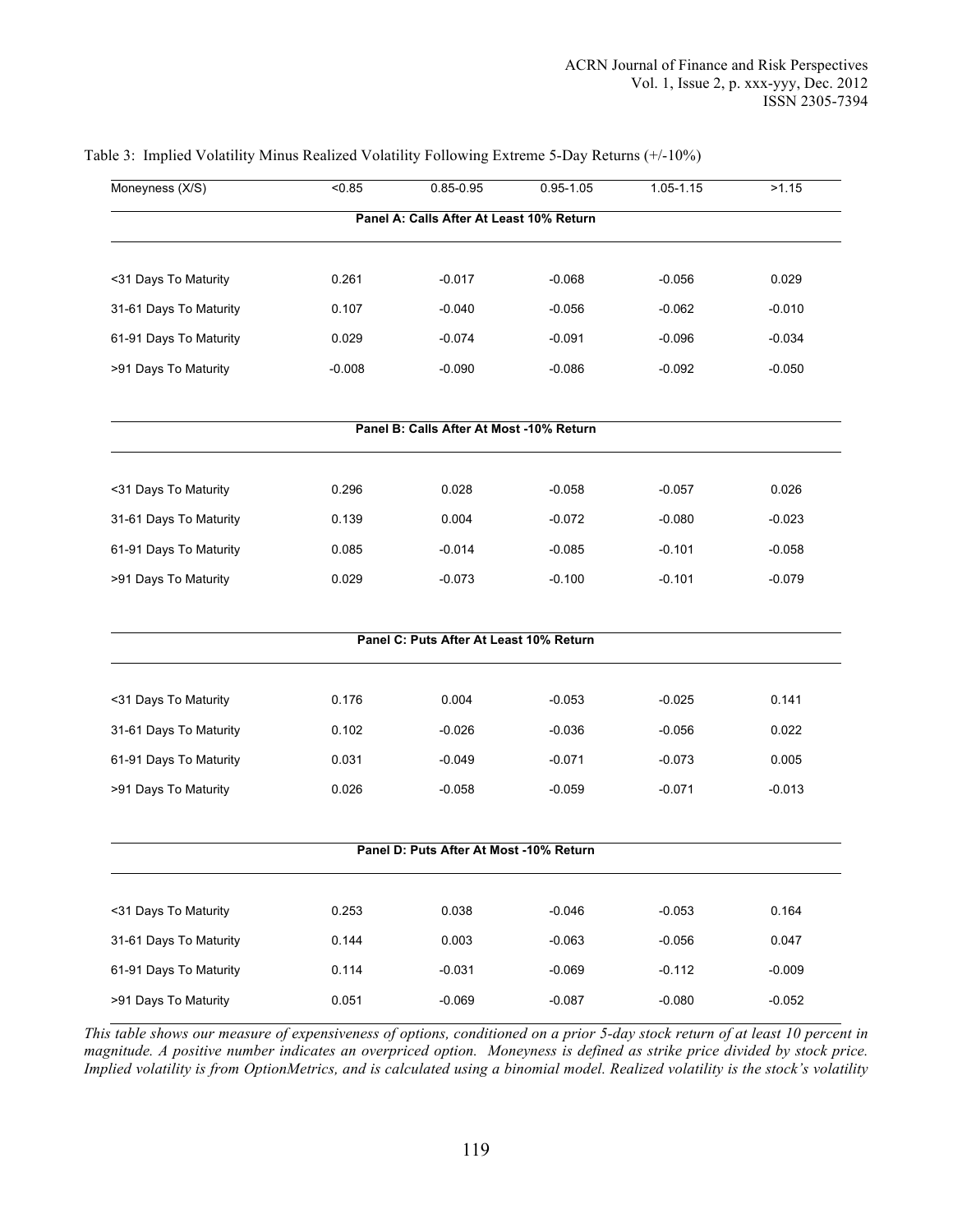*over the remaining life of the option following an extreme stock price movement. It is calculated as*  $rv = \sum_{i=1}^{r}$ *N i*  $rv = \sum_{i} \sqrt{252 * R_i}$ 1  $252 * R_i^2$ ,

*where Ri is the daily stock return, and i indexes the stocks in the sample which have met the prior 5-day return requirements*.

High implied volatilities on their own do not imply overpricing. Table 4 compares these implied volatilities to the volatilities actually realized over the remaining life of the options. Since implied volatility is supposed to be a predictor of the ex-post volatility, it is interesting to see how far off it actually is following these stock price events. Following a stock price decrease of at least 10 percent, short-term out-of-the-money puts have an implied volatility which is 25.3 percent higher than the actual realized volatility. Following at least a 20 percent drop, this difference increases to 27.5 percent.

| Moneyness $(X/S)$      | < 0.85   | $0.85 - 0.95$        | $0.95 - 1.05$ | $1.05 - 1.15$ | >1.15    |
|------------------------|----------|----------------------|---------------|---------------|----------|
|                        |          | Panel A: Calls       |               |               |          |
|                        |          |                      |               |               |          |
| <31 Days To Maturity   | 0.251    | $-0.088$             | $-0.180$      | $-0.125$      | $-0.007$ |
| 31-61 Days To Maturity | 0.048    | $-0.138$             | $-0.208$      | $-0.200$      | $-0.067$ |
| 61-91 Days To Maturity | $-0.002$ | $-0.131$             | $-0.190$      | $-0.173$      | $-0.072$ |
| >91 Days To Maturity   | $-0.074$ | $-0.183$             | $-0.219$      | $-0.220$      | $-0.138$ |
| Average                | 0.056    | $-0.135$             | $-0.199$      | $-0.179$      | $-0.071$ |
|                        |          |                      |               |               |          |
|                        |          | <b>Panel B: Puts</b> |               |               |          |
|                        |          |                      |               |               |          |
| <31 Days To Maturity   | 0.161    | $-0.013$             | $-0.169$      | $-0.106$      | 0.108    |
| 31-61 Days To Maturity | 0.078    | $-0.106$             | $-0.198$      | $-0.157$      | $-0.016$ |
| 61-91 Days To Maturity | 0.023    | $-0.110$             | $-0.169$      | $-0.142$      | $-0.019$ |
| >91 Days To Maturity   | $-0.046$ | $-0.156$             | $-0.188$      | $-0.170$      | $-0.073$ |
| Average                | 0.054    | $-0.096$             | $-0.181$      | $-0.144$      | 0.000    |

Table 4: Unconditional Implied Volatility Minus Realized Volatility

*This table shows our measure of expensiveness of options, unconditionally. A positive number indicates an overpriced option. Moneyness is defined as strike price divided by stock price. Implied volatility is from OptionMetrics, and is calculated using a binomial model. Realized volatility is the stock's volatility over the remaining life of the option following an extreme stock* 

*price movement. It is calculated as*  $rv = \sum_{i=1}^{r}$ *N i*  $rv = \sum_{i} \sqrt{252 * R_{i}}$ 1  $252$ <sup>\*</sup>  $R_i^2$ , where  $R_i$  is the daily stock return, and i indexes the stocks in the

*sample.*

*.*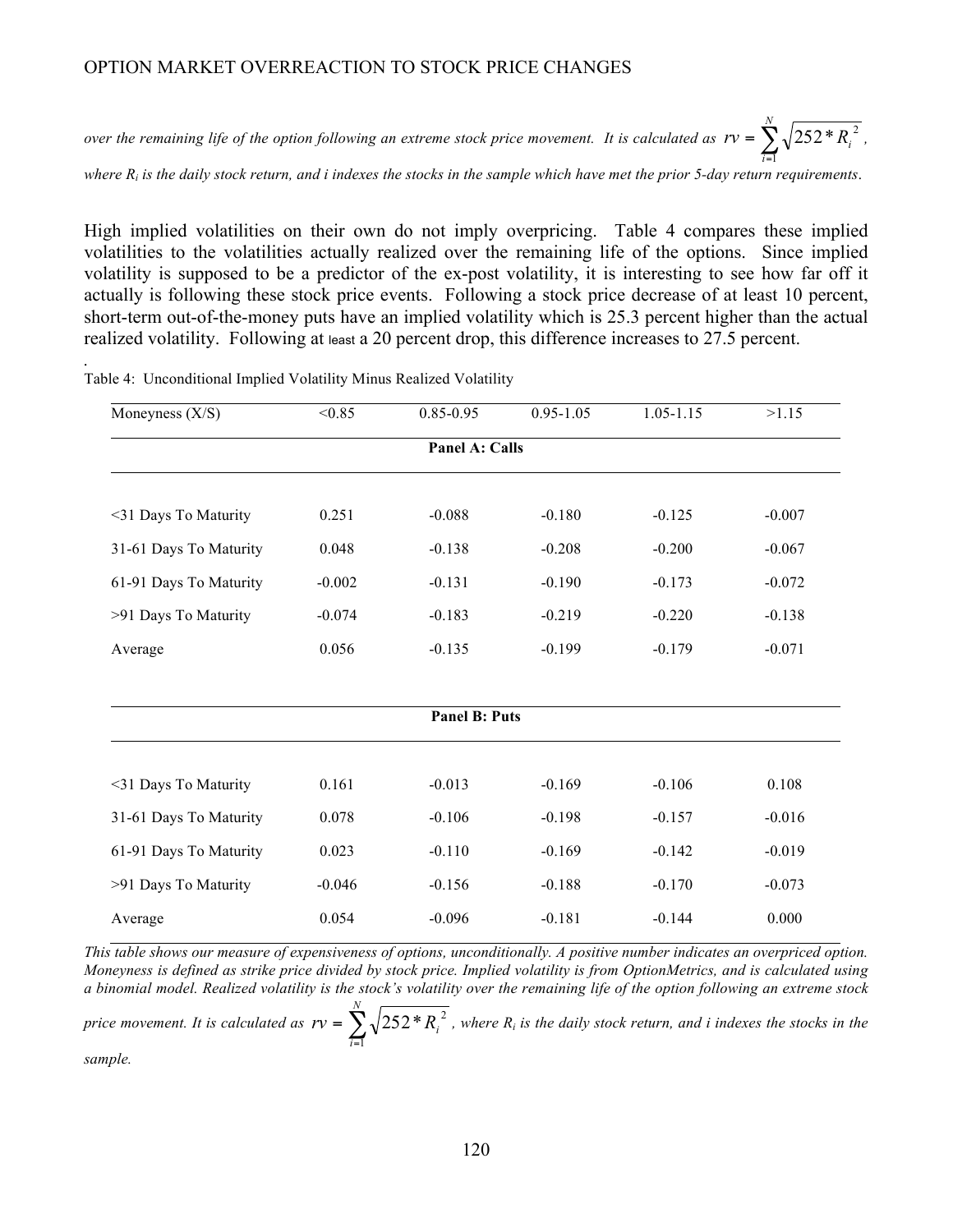As a benchmark, these numbers can be compared to the average unconditional volatility differences for short term puts of 16.1 percent, reported in Table 4. The volatility difference for short-term, out-of-themoney puts following the 10 percent stock price drop is about twice as high as it is unconditionally, and this difference is significant at the 5 percent level (t-statistic 2.27). It should be noted that while this volatility difference is most pronounced for short-term out-of-the-money put options, it remains positive across all moneyness categories and all maturities, as well as for calls (following the 10 percent minimum drop). It is also striking that following 10 percent and 20 percent minimum increases in stock price, there is a significant difference between implied and realized volatility as well. The relationship between volatility differences following 10 percent decreases, 10 percent increases and without conditioning upon stock price changes can be seen in Figure 1.

Figure 1: Shortest Maturity Volatility Difference



**When Absolute Return Is Greater Than 10%: Puts**

While there are many possible explanations for the observed relationship, we believe that the likely reason for the "negative shock" graph in Figure 1 being highest is that following stock decreases, people tend to panic, and their increased demand drives the put prices (and by put-call parity, the call prices) up too high. This theory is supported by data on trading volume, which are shown in Figure 2. This figure shows the number of short-term, out-of-the-money put options traded on a daily basis surrounding a five-day stock price decrease of 10 percent. In the figure, Day 0 corresponds to the trading day after the five-day stock price drop has been recorded. The figure is consistent with the fact that our choice of five days for a stock price event is somewhat arbitrary, but is a reasonable timeframe. We can see that the volume increases sharply at Day -2, and stays high for several more days before tapering off. As for a positive shock, following a sharp price increase, investors may become too exuberant, pushing the price of calls too high in an attempt to lever up their investments. This investor overreaction helps explain why following stock price movements, there is an increased difference between realized and implied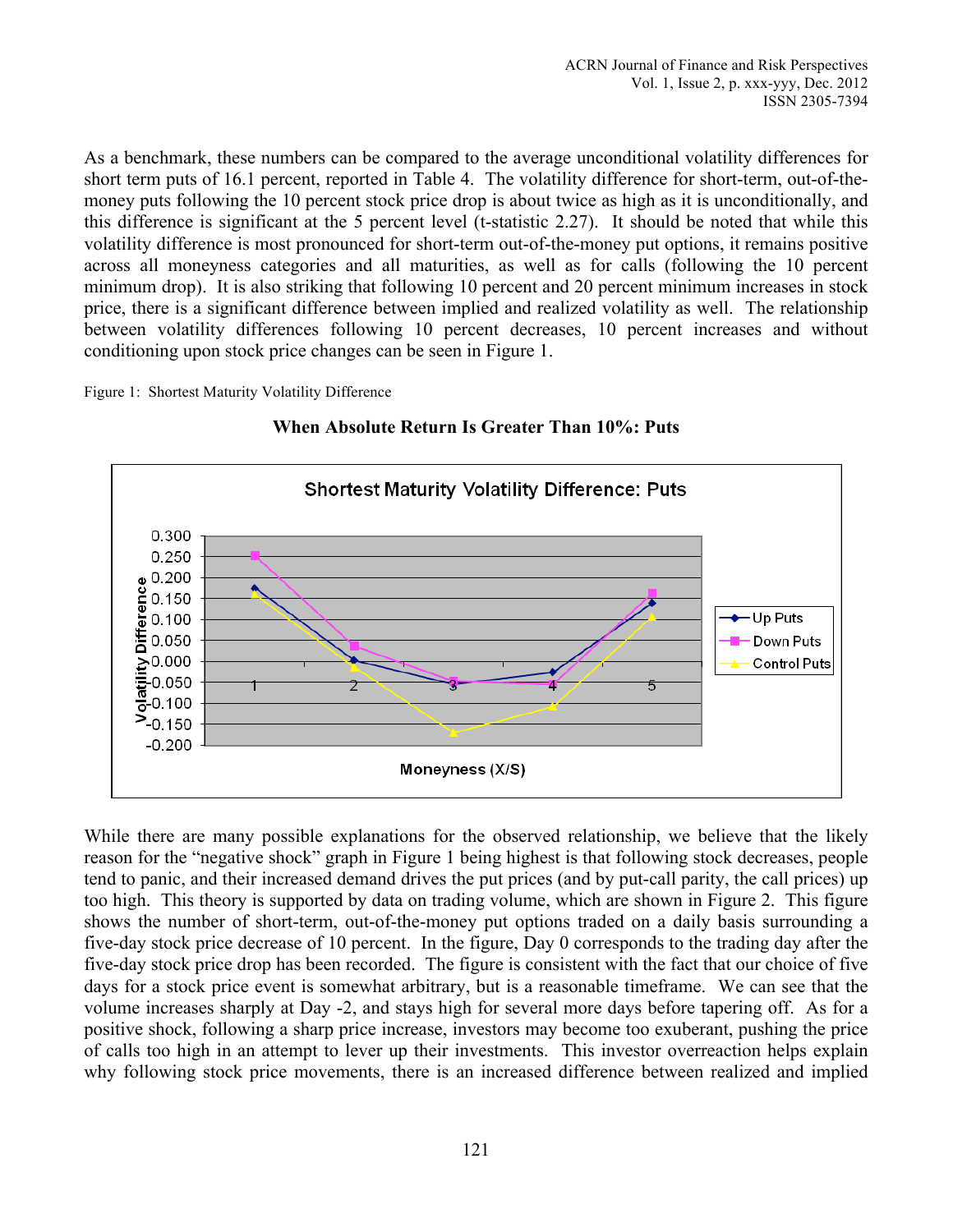volatilities. It also helps explain why this difference increases the sharper is the stock price movement—investors simply tend to panic (or conversely, get excited) more as movement increases.

Given the large magnitude of these differences, and hence the expensiveness of options, the natural question which arises is how sophisticated investors can systematically take advantage of this overreaction in the option market. This leads us to the next section, which focuses on trading strategies.

### **Trading Strategies**

A good question to ask when hearing about security mispricing is, "Can I profit from this?" In this section, we construct trading strategies which take advantage of the overpriced, short-maturity, out-ofthe-money puts. We follow the general methodology of Bollen and Whaley (2004) in order to be able to compare our results to theirs. We find that when conditioning the strategy on prior stock price performance, we find statistically significant profits (before trading costs) from selling the overpriced puts and delta-hedging daily until the option's expiration date, and from variations on this strategy.

From the results reported in the previous section, we see that the most extreme overpricing of puts occurs in the shortest maturity, deepest out-of-the-money options. The anecdotal evidence from the Wall Street Journal also points us in the direction of the shortest maturity options. These will also have the fewest liquidity problems. For these reasons, this is where we focus our strategy—we use options with 30 days or less left to maturity and moneyness (strike divided by stock price) of 0.85 or less. The average position is held for 15 days, so we also present returns rescaled on a monthly basis for purposes of comparison. We adjust for the dividends paid during the time the position is held, and use the onemonth Treasury bill rate as the risk-free rate. We condition on stock market movements in the following way: we open a position only after observing a five-day drop of 10 percent or more in a stock's price. As before, to avoid double counting, we do not allow more than one stock price event to occur in any five-day period.

In our first strategy, we sell the overpriced puts at the bid-ask midpoint and delta-hedge the position on a daily basis once an event is observed. The returns to this strategy are computed according to the following formula:

(1) 
$$
RET = \frac{|\Delta_0| (S_0 e^{rT} - S_T - \sum_{t=0}^T D_t e^{r(T-t)}) + (p_0 e^{rT} - p_T) + \sum_{t=0}^T |\Delta_t| (S_t - S_{t+1} - D_t) e^{r(T-t)}}{|\Delta_0| S_0 + p_0}
$$

where  $\Delta_t$  is the option delta on date *t*,  $S_t$  is the closing price of the stock on date *t*,  $D_t$  is the dividend paid on the stock at date *t*,  $p_0$  is the price of the option on the date the position is opened,  $p_T$  is the greater of zero or the strike price of the option minus the stock price on the expiration date of the option, and  $r$  is the risk-free rate. Since we are selling both the puts and the stock, there is no initial outlay; instead, there is an inflow. So, the returns to the trading strategy can be interpreted as the amount of the initial inflow that we get to keep after the positions are closed out.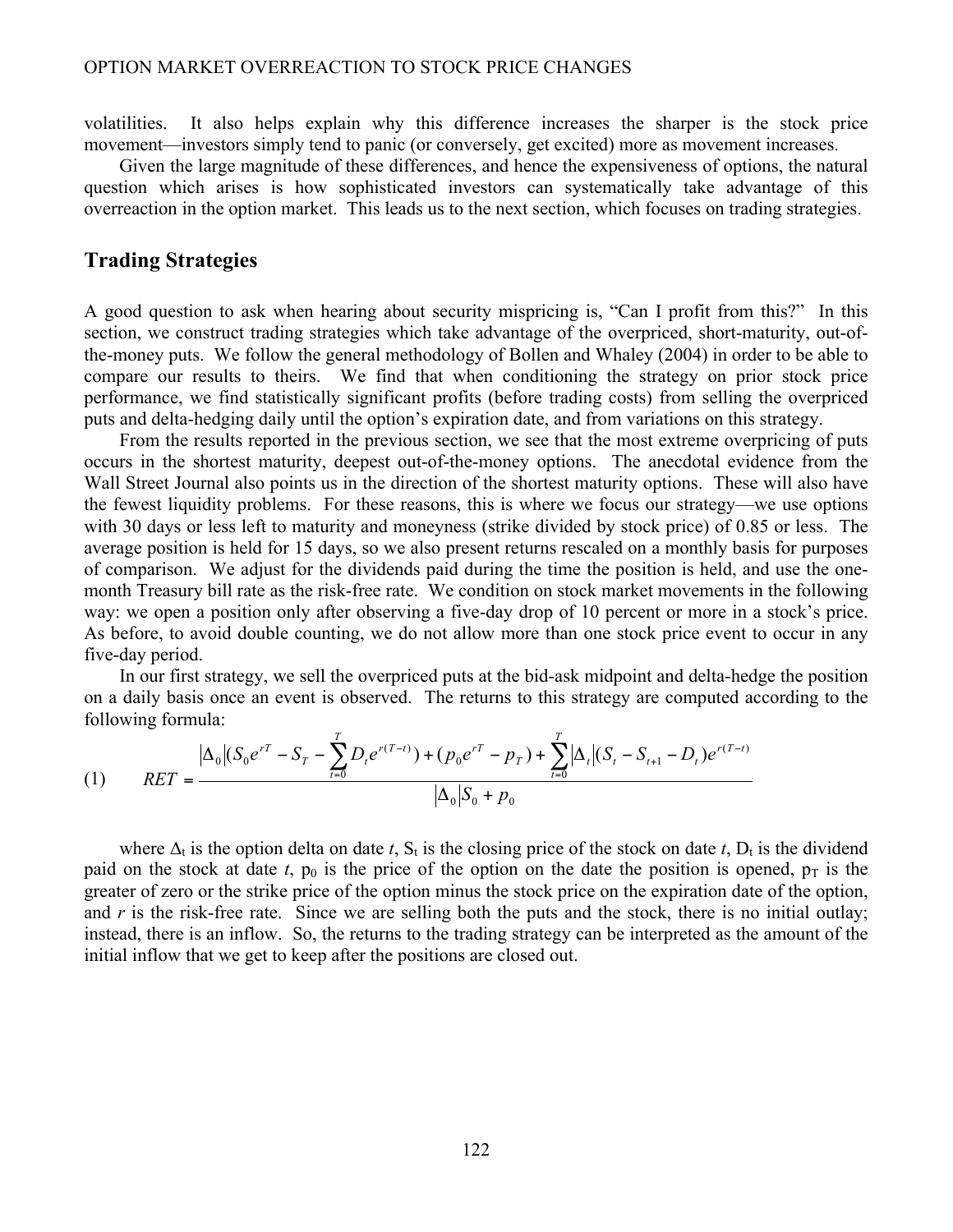#### Table 5: Trading Strategy Results

|                                          | (A)                                                    | (B)                                    | (C)                                          |
|------------------------------------------|--------------------------------------------------------|----------------------------------------|----------------------------------------------|
|                                          | Strategy 1:                                            | Strategy 2:                            | Strategy 3:                                  |
|                                          | Sell put at bid-ask<br>midpoint, daily delta-<br>hedge | Sell put at bid, daily delta-<br>hedge | Sell put at bid, initial delta<br>hedge only |
| Panel A: Conditional on Stock Price Drop |                                                        |                                        |                                              |
| \$ per transaction                       | \$0.81                                                 | \$0.77                                 | \$0.27                                       |
|                                          | (11.23)                                                | (10.54)                                | (4.99)                                       |
| % per transaction                        | 11.88%                                                 | 11.02%                                 | 3.45%                                        |
|                                          | (10.84)                                                | (9.90)                                 | (4.53)                                       |
| 30-day %                                 | 17.12%                                                 | 15.91%                                 | 4.81%                                        |
|                                          | (10.99)                                                | (10.10)                                | (4.24)                                       |
| <b>Panel B: Control Sample</b>           |                                                        |                                        |                                              |
| \$ per transaction                       | $\sqrt{$0.42}$                                         | \$0.37                                 | \$0.31                                       |
|                                          | (2.74)                                                 | (2.39)                                 | (3.14)                                       |
| % per transaction                        | 6.57%                                                  | 5.74%                                  | 4.05%                                        |
|                                          | (3.78)                                                 | (3.29)                                 | (3.51)                                       |
| 30-day %                                 | 8.96%                                                  | 7.97%                                  | 5.69%                                        |
|                                          | (4.39)                                                 | (3.89)                                 | (4.14)                                       |

*This table shows the profits generated by three trading strategies. Panel A presents results conditional on stock price movements. For all three strategies, positions are only opened after a stock price decrease of at least 10 percent. Panel B presents results from the control sample. Strategy 1 sells puts at the bid-ask midpoints and delta hedges, adjusting the hedge on a daily basis. Strategy 2 is the same as Strategy 1, except puts are sold at the bid price. Strategy 3 sells puts at the bid price and delta hedges when the position is opened, and does not adjust the delta hedge. The first row shows the average profit per position, the second row shows the returns to the strategy, which are interpreted as the percentage of the initial inflow the investor ultimately keeps, and the third row adjusts the returns so they are on a monthly basis. T-statistics have not been corrected for cross-correlation, and so will actually be lower*

The first term in the numerator is the gain or loss from selling delta shares of the underlying at the time the position is opened, and holding those shares until the position is closed out at the expiration date of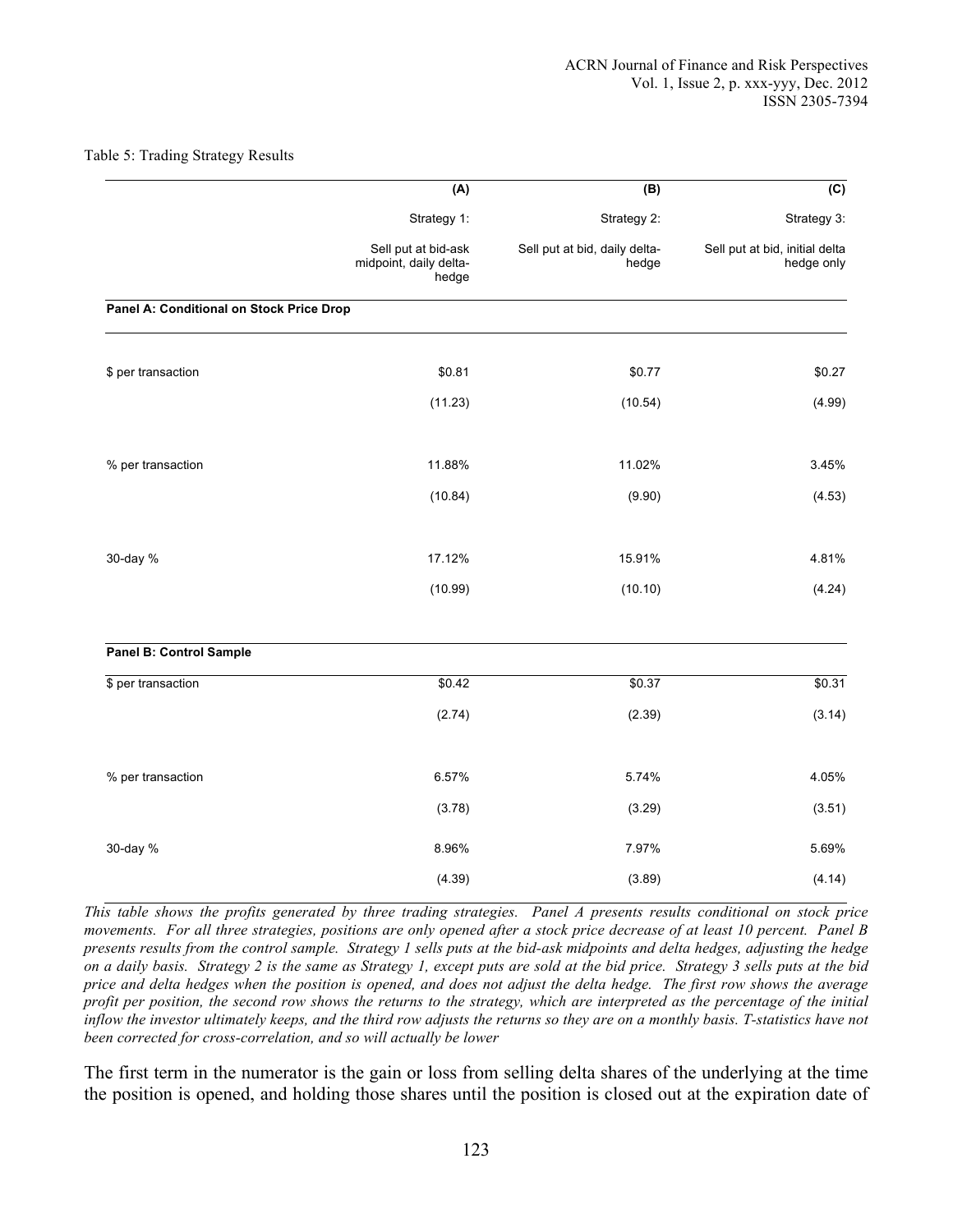the option. The second term in the numerator is the gain or loss from selling the put and closing out the position at the expiration of the option. The third term of the numerator accounts for the daily gains or losses resulting from adjusting the delta hedge on a daily basis. The denominator simply gives us a way to scale and compare profits. As reported in Panel A of Table 5, the per transaction profit is \$0.81 (tstatistic 11.23), and the 30-day return to this strategy is 17.12 percent (t-statistic 10.99). The second strategy mirrors the first, but with the puts being sold at the bid price, rather than at the bid-ask midpoint. This takes into account the trading costs from selling the option. This strategy produces a per transaction profit of \$0.77 (t-statistic 10.54); the 30-day return is 15.91% (t-statistic 10.10). As a backof-the-envelope calculation of trading costs on the stock, we assume that these hedging transactions are done in large amounts, and commissions on S&P 100 stocks are about \$0.05 per share. Since the average position is held for 15 days, and the average total number of shares sold is less than two, incorporating trading costs reduces our profits from \$0.77 to about \$0.67. Our third strategy is a way around the costs of daily delta-hedging. In this strategy, we delta-hedge on the day the position is opened, and simply hold that stock position until the option expires. Thus, we significantly cut our transaction costs of delta-hedging. The returns to this strategy are calculated as follows:

(2) 
$$
RET = \frac{|\Delta_0| (S_0 e^{rT} - S_T - \sum_{t=0}^T D_t e^{r(T-t)}) + (p_0 e^{rT} - p_T)}{|\Delta_0| S_0 + p_0}
$$

Here, all terms are defined as before. The only change in return computation is the omission of the term calculating mark-to-market gains and losses. The per-transaction profit to this strategy (before trading costs) is \$0.27 (t-statistic 4.99), and the 30-day return is 4.81 percent (t-statistic 4.24).

To verify that these returns are abnormal, we constructed a control sample and ran the same analysis. The control sample was constructed to exclude the options that are included in our main results. Thus, none of the positions held in the control sample strategy have experienced a stock price event in the previous five days. The positions that are opened were randomly chosen and have a similar sample size to the previous results. Results are reported in Panel B of Table 5. For strategies 1 and 2, the returns are about half that of the conditional strategy, and are not as strongly significant. Strategy 3 does not outperform the control sample. As another robustness check, we ran these strategies without opening any positions in the five days before option expiration with nearly identical results. We have also tested the strategies using delta to define moneyness, with similar results.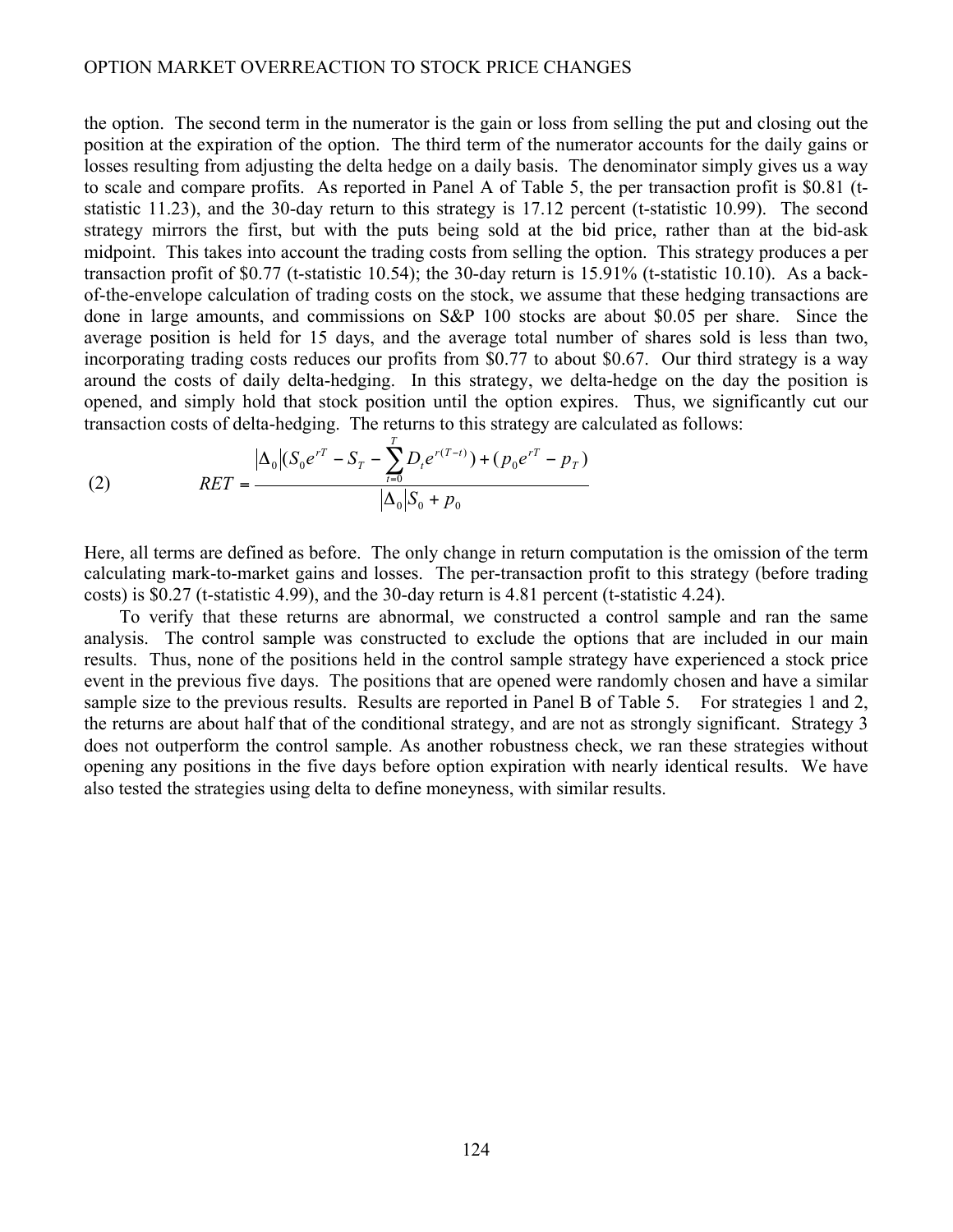|                    | (A)                                                | (B)                                    | (C)                                          |
|--------------------|----------------------------------------------------|----------------------------------------|----------------------------------------------|
|                    | Strategy 1:                                        | Strategy 2:                            | Strategy 3:                                  |
|                    | Sell put at bid-ask midpoint,<br>daily delta-hedge | Sell put at bid, daily delta-<br>hedge | Sell put at bid, initial<br>delta hedge only |
| \$ per transaction | \$1.49                                             | \$1.41                                 | \$0.60                                       |
|                    | (7.38)                                             | (7.07)                                 | (3.28)                                       |
| % per transaction  | 19.17%                                             | 17.97%                                 | 6.87%                                        |
|                    | (9.22)                                             | (8.63)                                 | (4.07)                                       |
| 30-day $%$         | 32.49%                                             | 30.51%                                 | 12.80%                                       |
|                    | (9.28)                                             | (8.68)                                 | (4.56)                                       |

Table 6: Aggregate Results Per Company Per Open Date

*This table shows the profits generated by three trading strategies when our positions are aggregated by company. When a stock meets the prior return requirement, all that stock's puts (which meet selection criteria) are combined into a single short position. For all three strategies, positions are only opened after a stock price decrease of at least 10 percent. Strategy 1 sells puts at the bid-ask midpoints and delta hedges, adjusting the hedge on a daily basis. Strategy 2 is the same as Strategy 1, except puts are sold at the bid price. Strategy 3 sells puts at the bid price and delta hedges when the position is opened, and does not adjust the delta hedge. The first row shows the average profit per position, the second row shows the returns to the strategy, which are interpreted as the percentage of the initial inflow the investor ultimately keeps, and the third row adjusts the returns so they are on a monthly basis*

Next we address the problem of having non-independent observations, which comes from the fact that we have more than one option per stock for a given event day when we open a position. To adjust for this, we add together all the positions for a given company on a given position-open day. This means we now have one aggregate position per company, rather than several separate positions. As shown in Table 6, our returns to each strategy are higher. The t-statistics decrease but are still very high.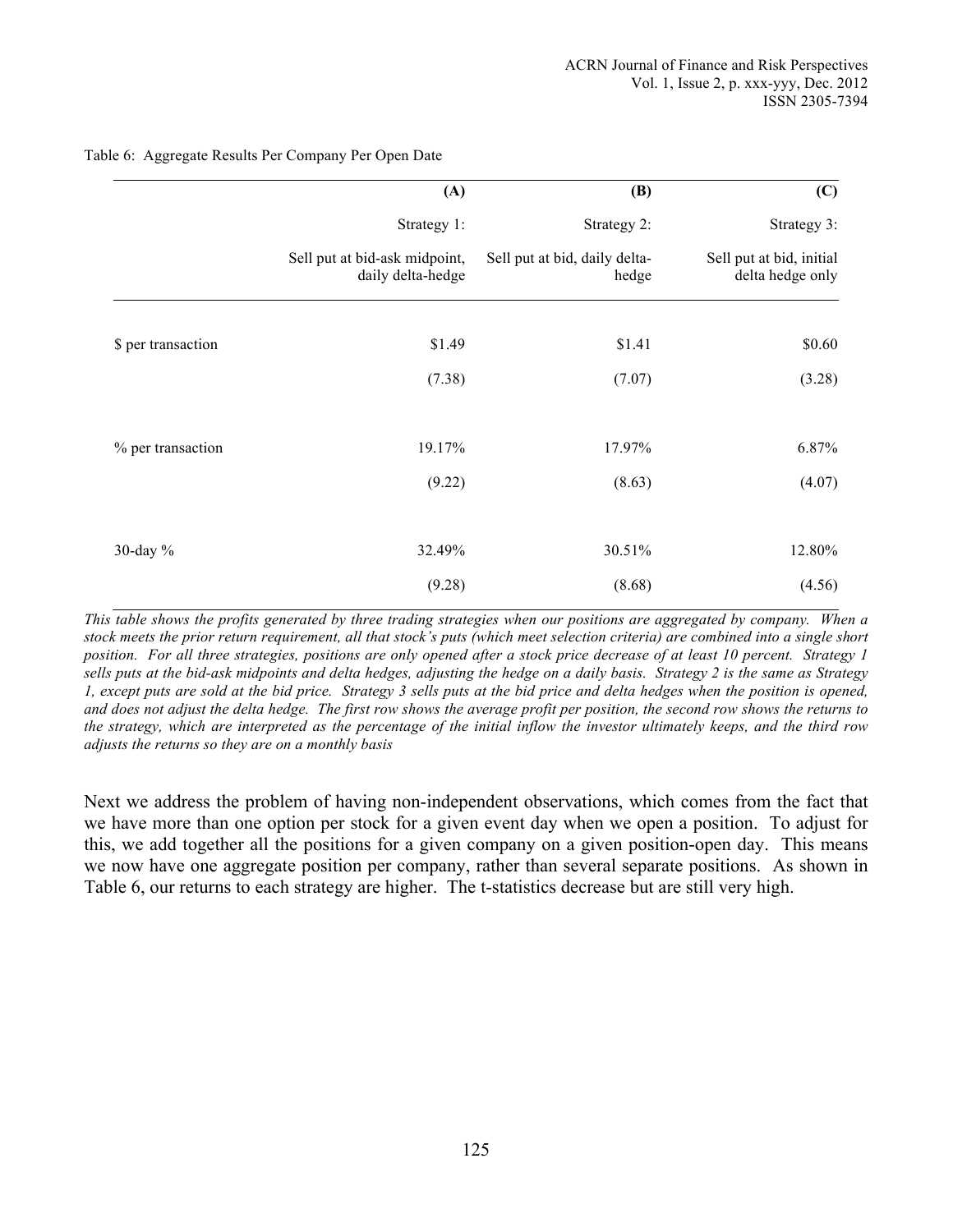Table 7: Calendar-Time Strategy Results

|                | (A)                                                | (B)                                    | (C)                                          |
|----------------|----------------------------------------------------|----------------------------------------|----------------------------------------------|
|                | Strategy 1:                                        | Strategy 2:                            | Strategy 3:                                  |
|                | Sell put at bid-ask midpoint,<br>daily delta-hedge | Sell put at bid, daily delta-<br>hedge | Sell put at bid, initial<br>delta hedge only |
|                |                                                    |                                        |                                              |
| Monthly Return | 10.50%                                             | 9.50%                                  | 4.03%                                        |
|                | (7.60)                                             | (6.80)                                 | (2.70)                                       |
|                |                                                    |                                        |                                              |
| Sharpe Ratio   | 1.00                                               | 0.88                                   | 0.35                                         |

*This table shows the monthly return to each of the three strategies when implemented in calendar time. For all three strategies, positions are only opened after a stock price decrease of at least 10 percent. Strategy 1 sells puts at the bid-ask midpoints and delta hedges, adjusting the hedge on a daily basis. Strategy 2 is the same as Strategy 1, except puts are sold at the bid price. Strategy 3 sells puts at the bid price and delta hedges when the position is opened, and does not adjust the delta hedge. The Sharpe ratio for each strategy is also presented, and t-statistics are shown in parentheses.*

We also conduct our trading strategy in calendar time and find significantly positive returns. Doing this demonstrates that the strategy is implementable for a real-world investor. Results are reported in Table 7. When selling puts at the bid-ask midpoint, the strategy earns 10.5 percent per month (t-statistic 7.6), with a Sharpe ratio of 1.00. More realistically, when puts are sold at the bid price, the strategy earns 9.5 per month (t-statistic 6.8), with a Sharpe ratio of 0.89. Furthermore, Figure 3 shows that this strategy earns positive returns in nearly every month in which positions are held from 1996 to 2004.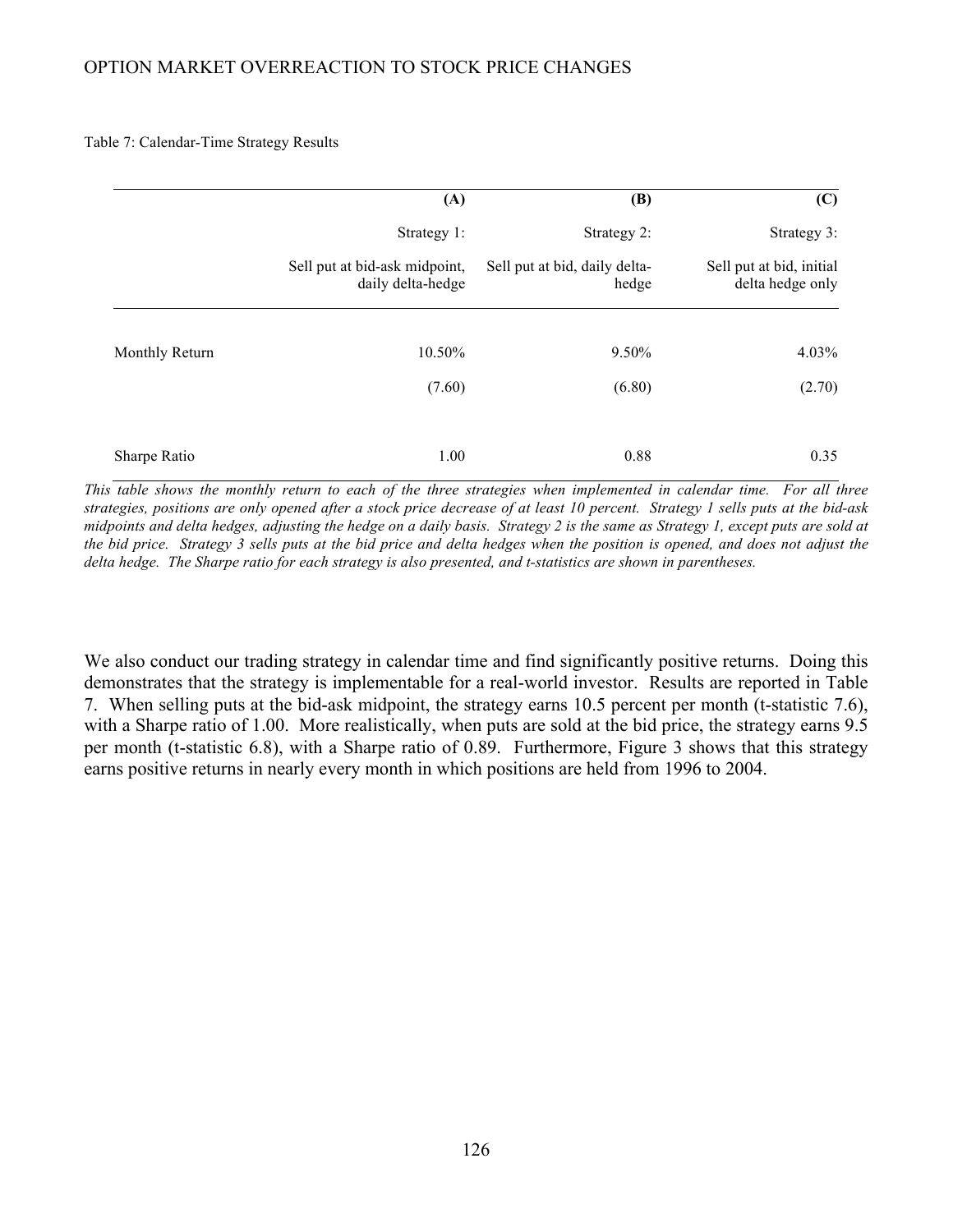

Figure 2: Put Option Volume Around Extreme Stock Price Drops

*This figure shows number of short-term, out-of-the-money put contracts traded on a daily basis surrounding a 5-day stock price drop of at least 10 percent. Day 0 corresponds to the trading day after the 5-day price drop was recorded.*

Figure 3: Calendar-Time Trading Strategy Returns

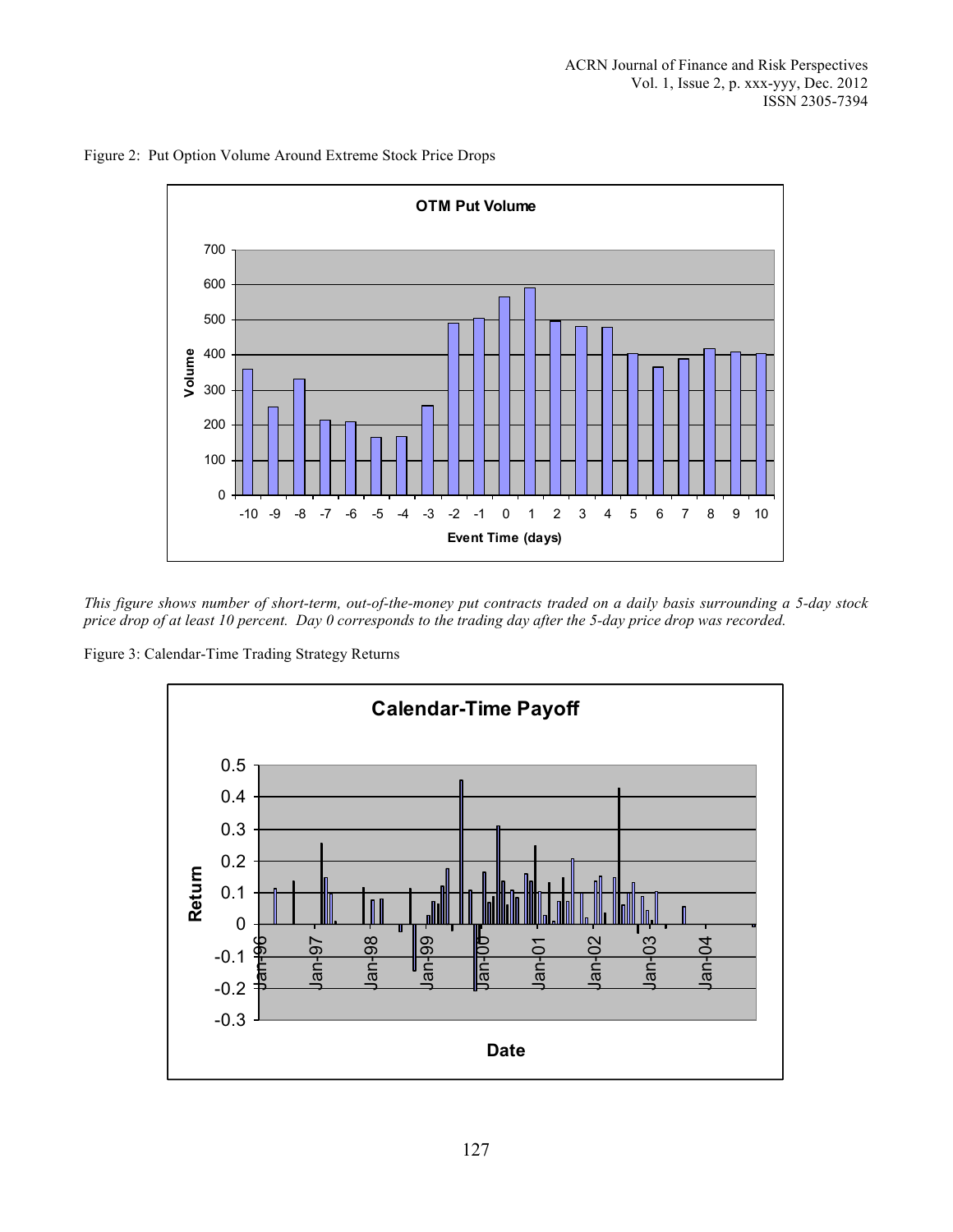Three-factor model regression results are shown in Table 8. When the dependent variable of the monthly return (selling at the bid) minus the risk-free rate is regressed on the three standard Fama-French factors, it produces an alpha of 9.39 (t-statistic 7.24). In addition to positive average returns, we also find that our first two strategies earn a profit over 84 percent of the time, while the single deltahedge strategy earns a profit over 63 percent of the time.

|            | Estimate | t-statistic |
|------------|----------|-------------|
| Alpha      | 9.39     | 7.24        |
| <b>MRP</b> | $-0.72$  | $-2.32$     |
| <b>SMB</b> | 0.10     | 0.35        |
| <b>HML</b> | 0.42     | 1.14        |

Table 8: Fama-French Three Factor Model Results

*This table reports the results of regressions of monthly calendar returns on the market risk premium, size factor and book-tomarket factor. The dependent variable is the return from Strategy 2, where put options are sold at the bid price after a stock price decrease of at least 10 percent has been observed, and delta hedging is performed daily.*

#### **Summary And Conclusion**

In this paper, we start by examining the difference between implied volatility and realized volatility of individual stocks in the S&P 100 following sharp price movements, as a method of determining the expensiveness of options. We find that following a stock price decrease of at least 10 percent, implied volatility of puts exceeds the ex-post realized volatility of the underlying stock by 25.3 percent. For a stock price drop of at least 20 percent, the volatility difference is 27.5 percent.

One possible explanation for this difference is that put options become overpriced following extreme recent stock price drops due to the demand generated by panicking investors. Following stock price increases, call options become similarly overpriced. The rationale here is that investors become overly excited following sharp price run-ups and buy calls to take advantage of further expected run-ups in stock prices.

Given the large difference between implied and realized volatilities, there should be a way to systematically profit from writing stock options. We examine three trading strategies. We follow the methodology of Bollen and Whaley (2004), with the exception that we confine our option sales to times following a significant stock drop (later work will include trading strategies following stock price increases). In their paper, Bollen and Whaley found that there was no way of systematically profiting from a trading strategy involving writing options. Our work shows that one can profit significantly from selling options, provided they do so following significant stock price movements.

Overall, our paper follows most closely in the spirit of Amin, Coval and Seyhun (2004) and Bollen and Whaley (2004). While the former examines index option prices following stock price movements, our paper complements it by doing similar work with individual stock options. The latter paper examines trading strategies (in addition to explaining how demand drives implied volatility) for both individual equities and the S&P 100 index. We find results which extend theirs by conditioning the